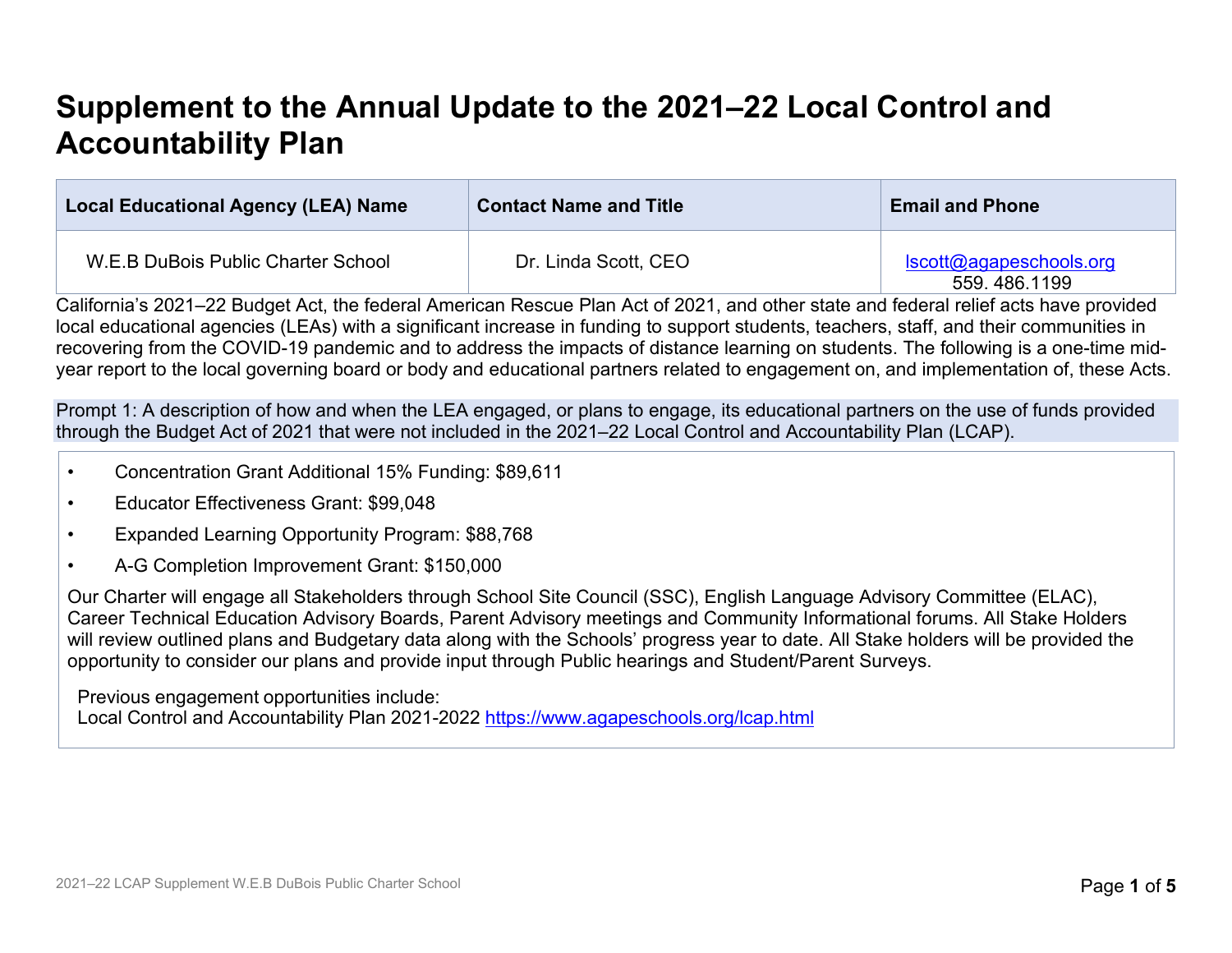Prompt 2: A description of how the LEA used, or plans to use, the additional concentration grant add-on funding it received to increase the number of staff who provide direct services to students on school campuses with an enrollment of students who are low-income, English learners, and/or foster youth that is greater than 55 percent.

W.E.B DuBois Public Charter School has an enrollment of 333 (CALPADS) unduplicated student group count which is greater than 55%. As a result, our Charter has increased the number of staff funded to concentration Grant funds. We have hired an additional Guidance Counselor and 3 Instructional Aides. Our Counselor provides direct services to all students including low income, English Learners and Foster Youth. Services includes Social and emotional Counseling, Academic Guidance, school to Career transition, and evaluation of A-G requirements for each student. These Services have been Increased from the previous year. Additionally, we have hired Credentialed Substitute Teachers and Instructional Aides to assist in Math and Reading Intervention Services for all students. This is to improve and decrease the number of learning losses experienced by our students.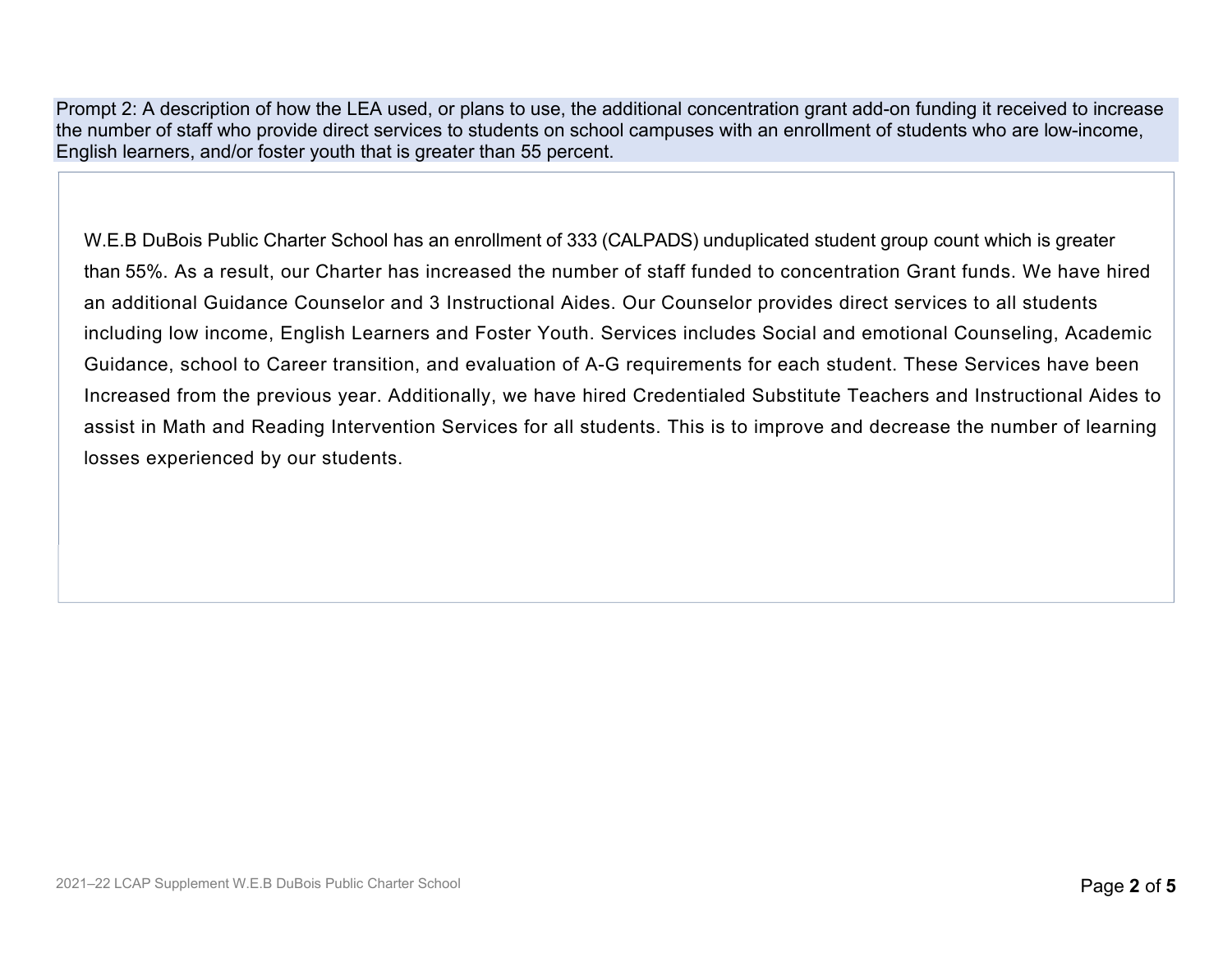Prompt 3: A description of how and when the LEA engaged its educational partners on the use of one-time federal funds received that are intended to support recovery from the COVID-19 pandemic and the impacts of distance learning on pupils.

W.E.B DuBois Public Charter School has a long-established foundational principle of meaningful educational partner engagement. These efforts were refined and improved through the Local Control and Accountability Plan (LCAP) development process. The district's practices have been further enhanced during the pandemic as ABC District sought the input and feedback of its educational partner groups from the onset of the pandemic and continuing through the development of the Learning Continuity and Attendance Plan, the 2021-2022 LCAP, Expanded Learning Opportunities Grant and the ESSER III Expenditure Plan.

The following links and page numbers indicate how and when the LEA engaged its education partners in the use of funds received to support recovery for the COVID- 19 Pandemic.

- Learning Continuity and Attendance Plan<https://www.agapeschools.org/learning-continuity-and-attendance-plan.html>
- Expanded Learning Opportunities Grant Plan <https://www.agapeschools.org/expanded-learning-opportunities-grant-plan.html>
- Local Control and Accountability Plan<https://www.agapeschools.org/lcap.html>
- ESSER III Expenditure Plan<https://www.agapeschools.org/esser-iii-expenditure-plan.html>
- A-G Completion Improvement Grant <https://www.agapeschools.org/a-g-completion-improvement-grant-plan.html>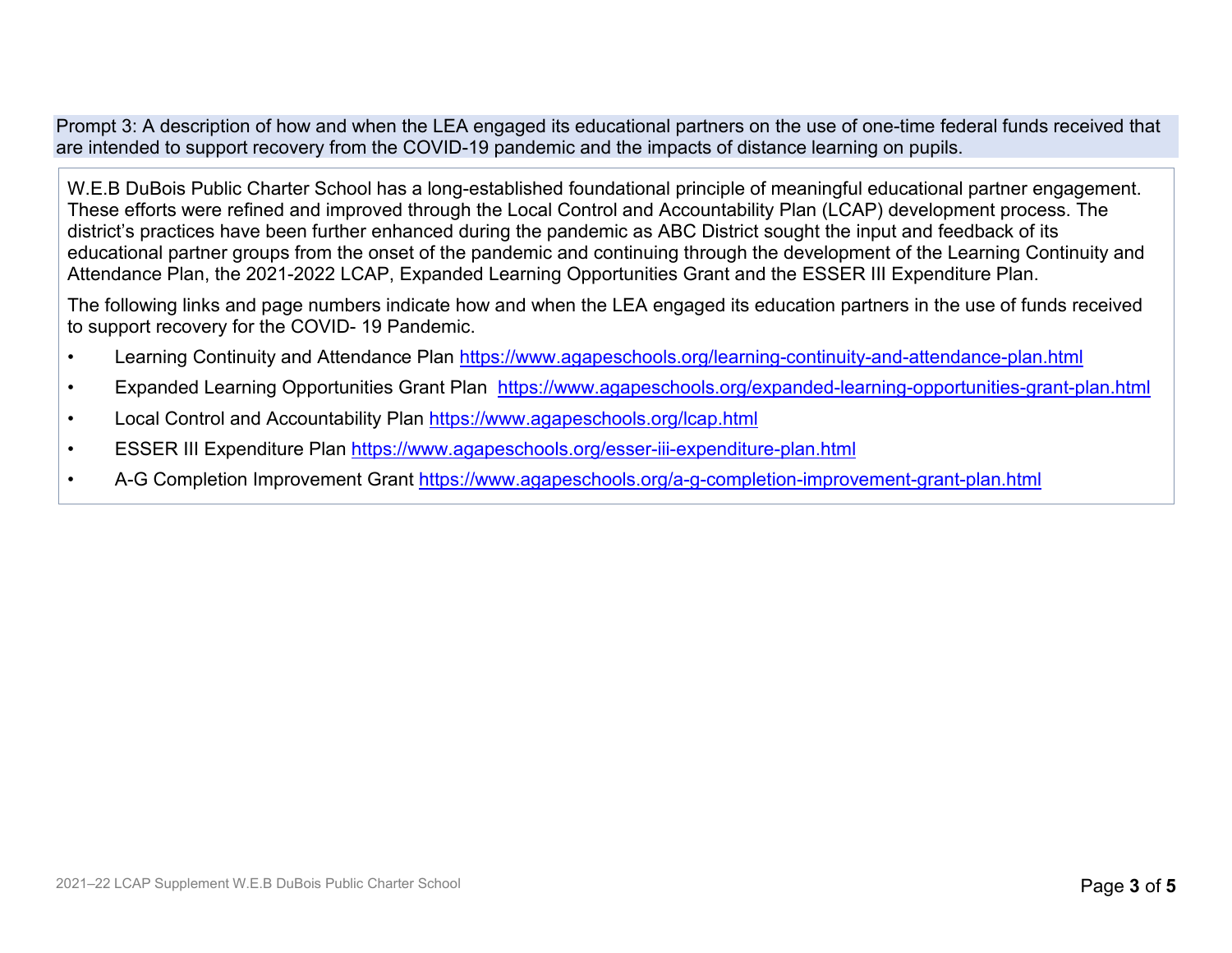Prompt 4: A description of how the LEA is implementing the federal American Rescue Plan Act and federal Elementary and Secondary School Emergency Relief expenditure plan, and the successes and challenges experienced during implementation.

Our Charter, has expanded Federal school Emergency Relief Funds on the following items below, in an effort our Students and Staff safe and recover Learning Losses experienced by the Pandemic.

#### **ESSER III Safe Return to In-Person Instruction & Continuity of Services Plan**

The majority of Emergency Relief funds have been utilized to prepare and implement a transition in In-person learning. The following obstacles we were able to overcome in 2020 Fiscal Year due to the assistance the federal American Rescue Plan Act provided:

- Reorganizing the functioning of the school from in person learning too fully online.
- Ensuring the safety of staff through PPE materials and 6-foot distancing.
- Ensuring internet was provided to our student's homes within a 60-day period.
- Moving from a 2 to 1 Computer device to student ratio to a 1 to 1 ratio.
- Leveraging the funding to accomplish the goal of purchasing a mass amount of technology devices.
- Purchasing a platform and developing training for teachers and administration to instruct students on the zoom online platform.
- Keeping parents informed though a online platform.
- Set up a telehealth strategy to deliver mental health counseling.
- Helping and assisting parents with food and resources including delivery to homes.

In the 2020-21 school year our school face the challenge of ensuring students with the highest needs were able to return safely for school. We successfully were able to provide:

- Transportation with limited seating and multiple trips.
- Ensure the safety of Students and staff onsite together with high tech equipment and redesigned classroom setups.
- Continuing the transition of online learning and Professional Develop for staff.

### **ESSER III Safe Return to In-Person Instruction & Continuity of Services Plan**

In the current school year of 2021-2022 the most significant challenges we still face is:

- Engaging students back to classroom learning and delivering instruction to online learning.
- Staff shortages due to COVID 19
- Covid tracing which has required additional training and hired Medical Assistance.
- Locating substitute teachers to cover classroom vacancies or staff shortages due to illness.
- Student attendance has decrease by 8%.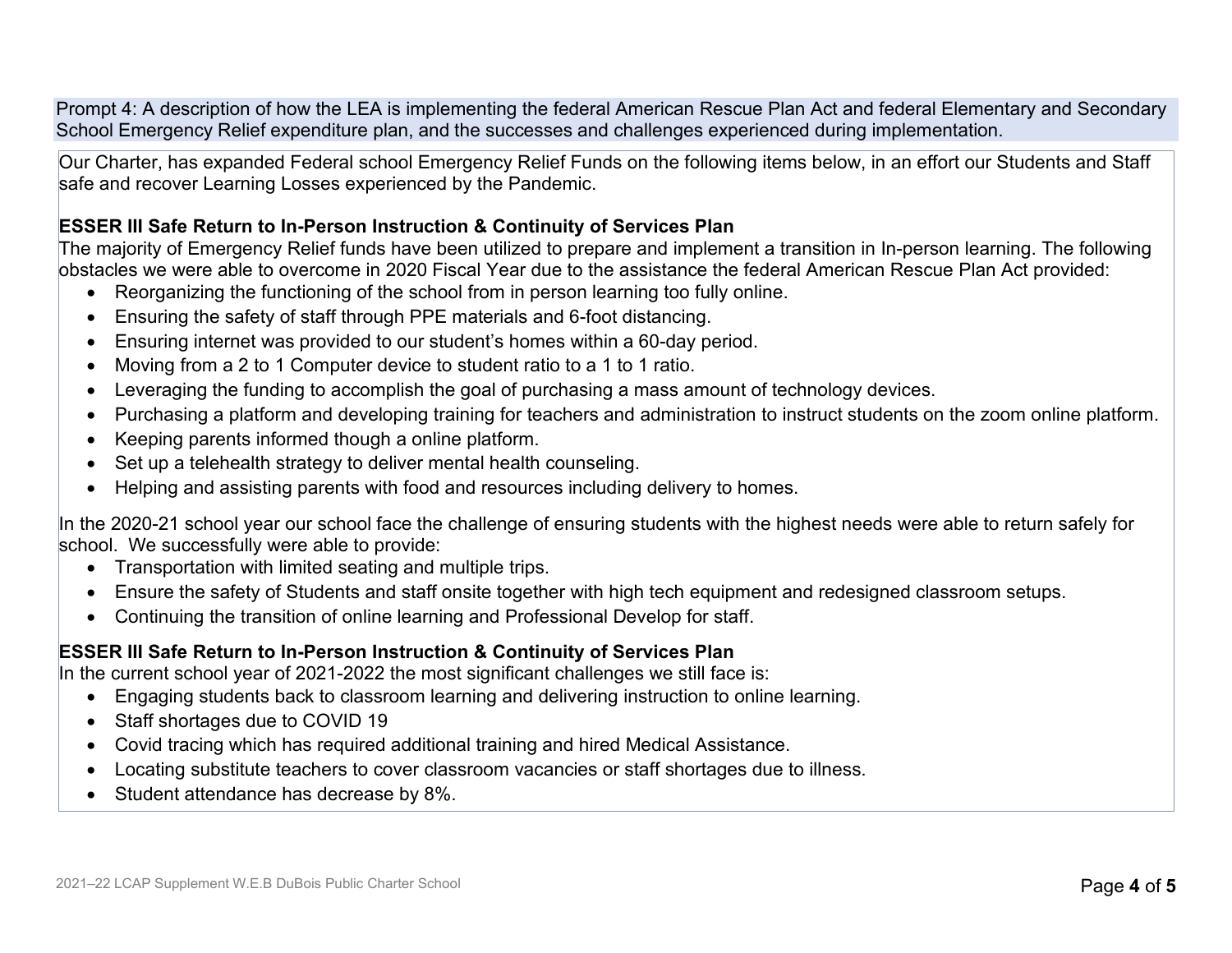Prompt 5: A description of how the LEA is using its fiscal resources received for the 2021–22 school year in a manner that is consistent with the applicable plans and is aligned with the LEA's 2021–22 LCAP and Annual Update.

Safe Return to In-Person Instruction and Continuity of Services Plan

W.E.B. DuBois Public Charter School used its fiscal resources to implement the requirements of the Safe Return to In-Person Instruction and Continuity of Services Plan by purchasing Personal Protective Equipment (PPE), Cleaning and sanitation, 1:1 Technology devices, hiring Instructional aids, additional counselors, mental health resources, and Professional Development.

The implementation of these additional funds received in the 2021-2022 school year are specifically aligned to the LCAP by ensuring school could progress towards each one of its goals outlined in the LCAP.

ESSER III Expenditure Plan

- Strategies for Continuous and Safe In-Person Learning: \$676,799
- Addressing Lost Instructional Time: \$434,458
- In-Person Instructional & Targeted Intervention: \$676,799
- Pupil Learning Loss: \$348,124
- Conditions and Climate: \$86,334

 W.E.B DuBois Public Charter School used its fiscal resources to implement the requirements of the ESSER III Expenditure Plan by doing the following

1) Contracted Mental Health and School guidance counselors' check-ins 2) Social Emotional Check-ins 3) Student Attendance **Tracking** 

4) After- school Program 5) ISGI Check-ins 6) Food services 7) Monthly Newsletters 8) Principal Messages 9) Teacher to Student check-ins

10) EL Program – ELD scheduling 11) PBIS/MTSS Implementations 12) Foster and Homeless check-ins 1:1 13) Student Ratio – Chromebooks,

Tablets and Desktops 14) Help desk Teaching and Learning 15) Classroom Observation 16) PLC Supplement Materials Credit Recovery 17) Flex

Scheduling 18) COVID-19 PPE 19) HVAC Infrastructure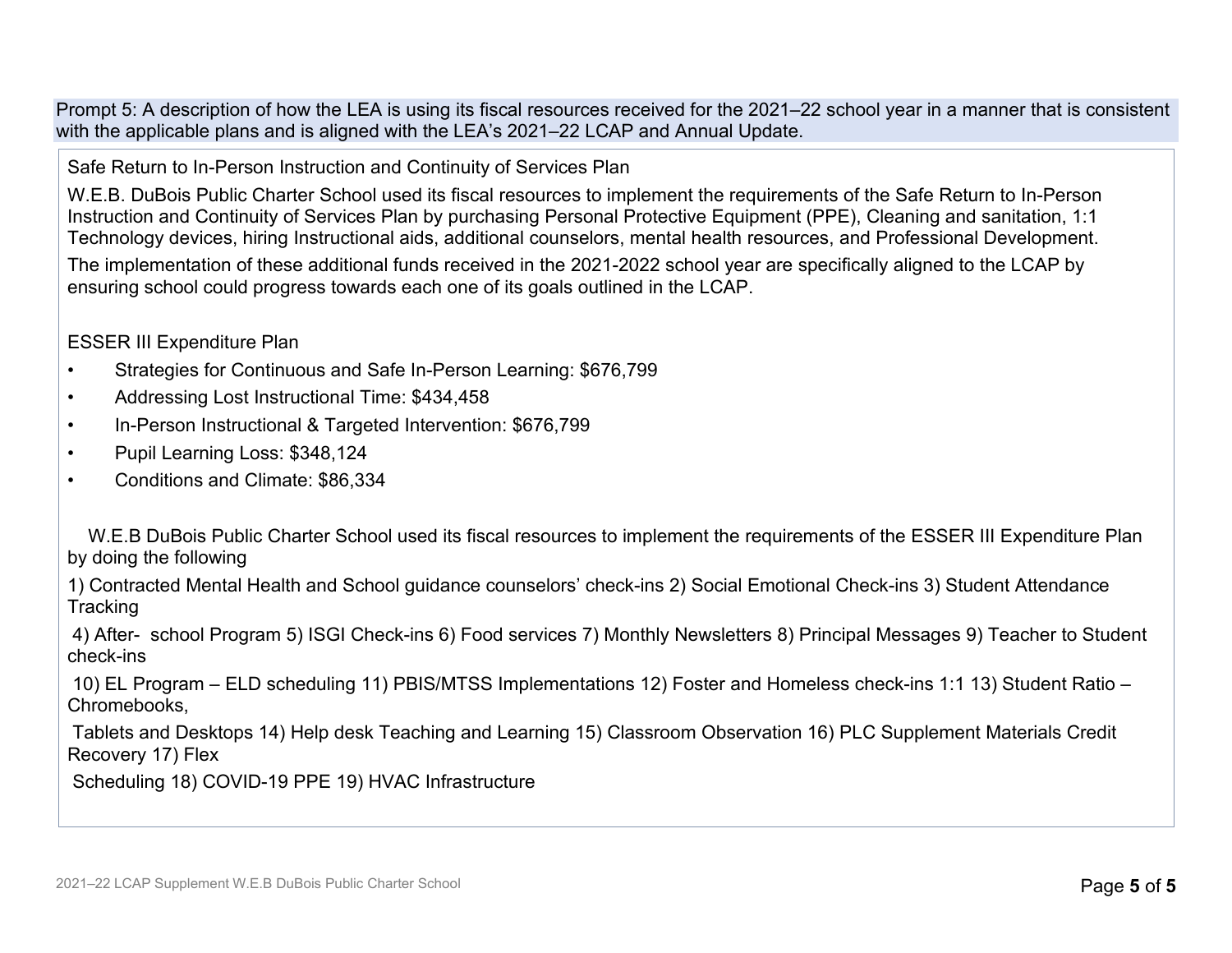| <b>W.E.B. DuBois Public Charter School</b>                                                                                                                                  |                                                                                                                                                                         |                     |                     |                   |                                                                                                           |  |  |
|-----------------------------------------------------------------------------------------------------------------------------------------------------------------------------|-------------------------------------------------------------------------------------------------------------------------------------------------------------------------|---------------------|---------------------|-------------------|-----------------------------------------------------------------------------------------------------------|--|--|
| <b>LCAP GOALS - Mid Year Budgeted Expenditures</b>                                                                                                                          |                                                                                                                                                                         |                     |                     |                   |                                                                                                           |  |  |
| Goal(G)/Actio                                                                                                                                                               |                                                                                                                                                                         | <b>Budgeted</b>     | <b>Actuals (1st</b> |                   |                                                                                                           |  |  |
| n(A)                                                                                                                                                                        | <b>Action Item Details</b>                                                                                                                                              | <b>Expenditures</b> | interim)            | <b>Difference</b> | <b>Progress To Date</b>                                                                                   |  |  |
| <b>GOAL 1:</b><br>W.E.B. DuBois Public Charter School will increase student proficiency in English Language Arts and Math                                                   |                                                                                                                                                                         |                     |                     |                   |                                                                                                           |  |  |
| The school is budgeting additional monies to help students transistion back to in-person learning and                                                                       |                                                                                                                                                                         |                     |                     |                   |                                                                                                           |  |  |
| G1: A1                                                                                                                                                                      | Intervention                                                                                                                                                            | 1,130,284           | 2,118,183           |                   | 987,899 help those students who aren't meeting educational standards identified utilizing assessment data |  |  |
| G1: A2                                                                                                                                                                      | <b>Recruit High Quality Teachers</b>                                                                                                                                    | 202,245             | 291,856             |                   | 89,611   Increase in budget due to a 15% increase in concentration grant funds                            |  |  |
| <b>GOAL 2:</b><br>Long-Term English Language Learners will progress towards English Language Proficiency each year                                                          |                                                                                                                                                                         |                     |                     |                   |                                                                                                           |  |  |
|                                                                                                                                                                             | <b>English Language Learners</b>                                                                                                                                        |                     |                     |                   |                                                                                                           |  |  |
| G2: A1                                                                                                                                                                      | <b>Instructional Strategies</b>                                                                                                                                         | 641,187             | 641,187             |                   | No material change to the approved plan                                                                   |  |  |
| <b>GOAL 3:</b><br>Our school will ensure our teachers are equipped with training, materials, support, and technology to implement the California Common Core Standards      |                                                                                                                                                                         |                     |                     |                   |                                                                                                           |  |  |
|                                                                                                                                                                             | Teacher Professional                                                                                                                                                    |                     |                     |                   |                                                                                                           |  |  |
| G3: A1                                                                                                                                                                      | Development                                                                                                                                                             | 207,306             | 306,354             |                   | 99,048   Increase budget due to Educator Effectiveness Grant                                              |  |  |
|                                                                                                                                                                             |                                                                                                                                                                         |                     |                     |                   |                                                                                                           |  |  |
| <b>GOAL 4:</b><br>Our school will increase parent participation in shared governance through trainings, Parent Advisory Council, ELAC, and Feedback Collection Initiatives. |                                                                                                                                                                         |                     |                     |                   |                                                                                                           |  |  |
| G4: A1                                                                                                                                                                      | <b>Increase Parent Involvement</b>                                                                                                                                      | 23,751              | 23,751              |                   | No material change to the approved plan                                                                   |  |  |
|                                                                                                                                                                             | Our school will maintain safe and clean facilities that promote learning with instructional support such as computer labs, online libraries, on-site libraries, sports, |                     |                     |                   |                                                                                                           |  |  |
| GOAL 5:                                                                                                                                                                     | summer enrichment, and after-school programs.                                                                                                                           |                     |                     |                   |                                                                                                           |  |  |
| G5:AA                                                                                                                                                                       | Safe High Quality Facilities                                                                                                                                            | 982,543             | 982,543             |                   | No material change to the approved plan                                                                   |  |  |
|                                                                                                                                                                             |                                                                                                                                                                         |                     |                     |                   |                                                                                                           |  |  |
| GOAL 6:<br>Our school will maintain a minimum of 90% attendance rate for ASAM students.                                                                                     |                                                                                                                                                                         |                     |                     |                   |                                                                                                           |  |  |
|                                                                                                                                                                             | Increase Attendance & Lower                                                                                                                                             |                     |                     |                   | Due to the pandemic situation and other factors, the school is budgeting additional monies to deal with   |  |  |
| G6:A1                                                                                                                                                                       | <b>Dropout Rates</b>                                                                                                                                                    | 88,883              | 338,883             |                   | 250,000   increaseing attendance and dropout rates.                                                       |  |  |
| <b>GOAL 7:</b><br>All students will have access to Career Pathways, Advanced Placement, and College Preparatory Course Options.                                             |                                                                                                                                                                         |                     |                     |                   |                                                                                                           |  |  |
|                                                                                                                                                                             | <b>Implement Dual Credit</b>                                                                                                                                            |                     |                     |                   |                                                                                                           |  |  |
| G7:A1                                                                                                                                                                       | Partnerships                                                                                                                                                            | 154,624             | 154,624             |                   | No material change to the approved plan                                                                   |  |  |
|                                                                                                                                                                             | Increase Opportunities for                                                                                                                                              |                     |                     |                   |                                                                                                           |  |  |
| G7: A2                                                                                                                                                                      | Career Pathways Students                                                                                                                                                | 145,351             | 145,351             |                   | No material change to the approved plan                                                                   |  |  |
|                                                                                                                                                                             | Professional Development of                                                                                                                                             |                     |                     |                   |                                                                                                           |  |  |
| G7: A3                                                                                                                                                                      | Teachers                                                                                                                                                                | 3,800               | 3,800               |                   | No material change to the approved plan                                                                   |  |  |
| GOAL 8:                                                                                                                                                                     | Students in our special education populations will make satisfactory progress towards H.S. graduation requirements.                                                     |                     |                     |                   |                                                                                                           |  |  |
|                                                                                                                                                                             |                                                                                                                                                                         |                     |                     |                   |                                                                                                           |  |  |
| G8:A1                                                                                                                                                                       | <b>Base: Special Education</b>                                                                                                                                          | 428,093             | 428,093             |                   | No material change to the approved plan                                                                   |  |  |
|                                                                                                                                                                             |                                                                                                                                                                         |                     |                     |                   |                                                                                                           |  |  |
| G8:AA2                                                                                                                                                                      | Foster/Homeless Liason                                                                                                                                                  | 149,800             | 149,800             |                   | No material change to the approved plan                                                                   |  |  |
|                                                                                                                                                                             | <b>GRAND TOTAL:</b>                                                                                                                                                     | 4,157,867           | 5,584,425           | 1,426,558         |                                                                                                           |  |  |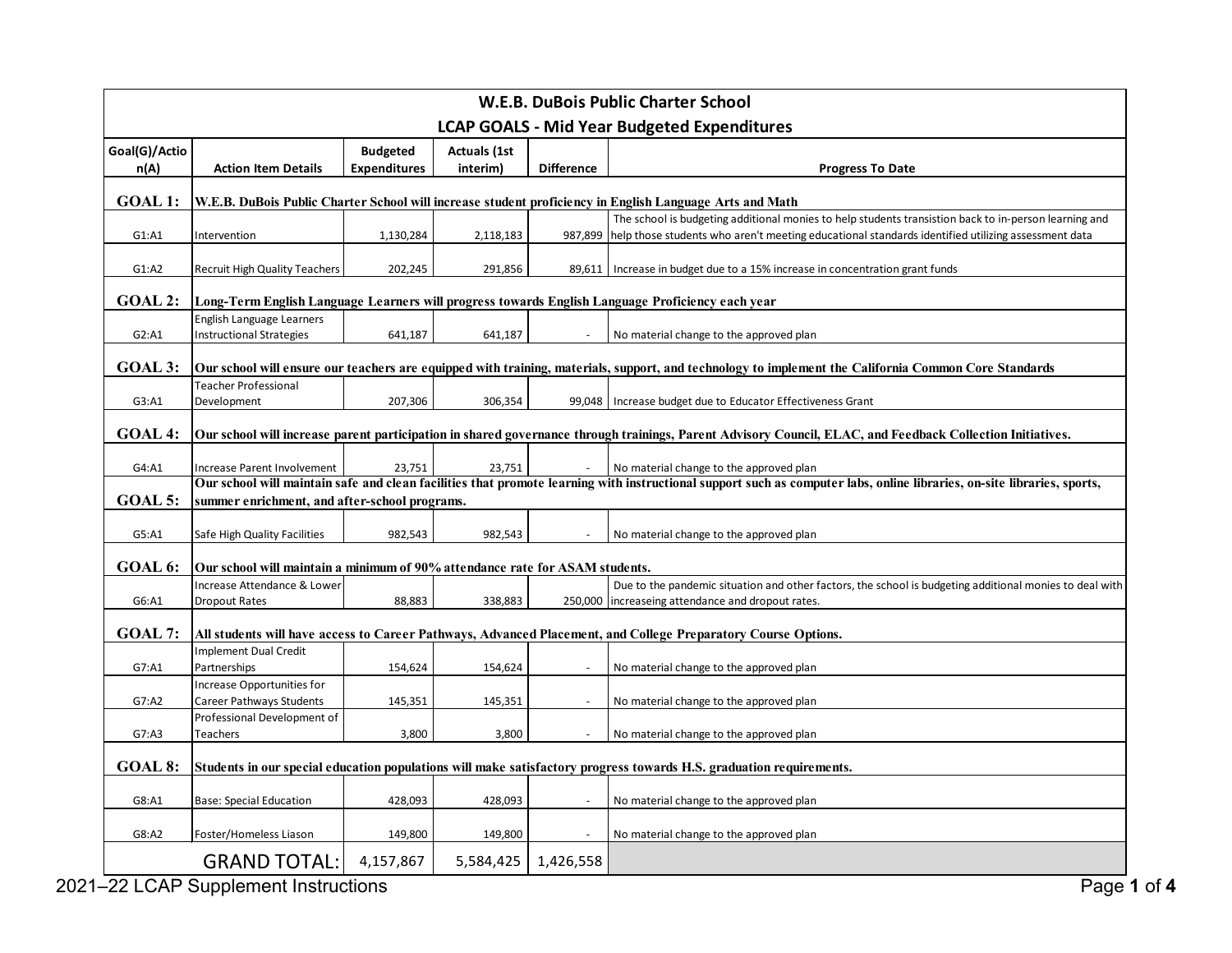# **Instructions for the Supplement to the Annual Update for the 2021–22 Local Control and Accountability Plan Year**

*For additional questions or technical assistance related to the completion of the Supplement to the Annual Update to the 2021–22 Local* Control and Accountability Plan (LCAP), please contact the local county office of education (COE), or the California Department of Education's (CDE's) Local Agency Systems Support Office, by phone at 916-319-0809 or by email at Icff@cde.ca.gov.

## **Introduction**

California's 2021–22 Budget Act, the federal American Rescue Plan Act of 2021, and other state and federal relief acts have provided local educational agencies (LEAs) with a significant increase in funding to support students, teachers, staff, and their communities in recovering from the COVID-19 pandemic and to address the impacts of distance learning on students. Section 124(e) of Assembly Bill 130 requires LEAs to present an update on the Annual Update to the 2021–22 LCAP and Budget Overview for Parents on or before February 28, 2022, at a regularly scheduled meeting of the governing board or body of the LEA. At this meeting, the LEA must include all of the following:

- The Supplement to the Annual Update for the 2021–22 LCAP (2021–22 Supplement);
- All available mid-year outcome data related to metrics identified in the 2021–22 LCAP; and
- Mid-year expenditure and implementation data on all actions identified in the 2021–22 LCAP.

When reporting available mid-year outcome, expenditure, and implementation data, LEAs have flexibility to provide this information as best suits the local context, provided that it is succinct and contains a level of detail that is meaningful and accessible for the LEA's educational partners.

The 2021–22 Supplement is considered part of the 2022–23 LCAP for the purposes of adoption, review, and approval, and must be included with the LCAP as follows:

- The 2022–23 Budget Overview for Parents
- The 2021–22 Supplement
- The 2022–23 LCAP
- The Action Tables for the 2022–23 LCAP
- The Instructions for the LCAP Template

As such, the 2021–22 Supplement will be submitted for review and approval as part of the LEA's 2022–23 LCAP.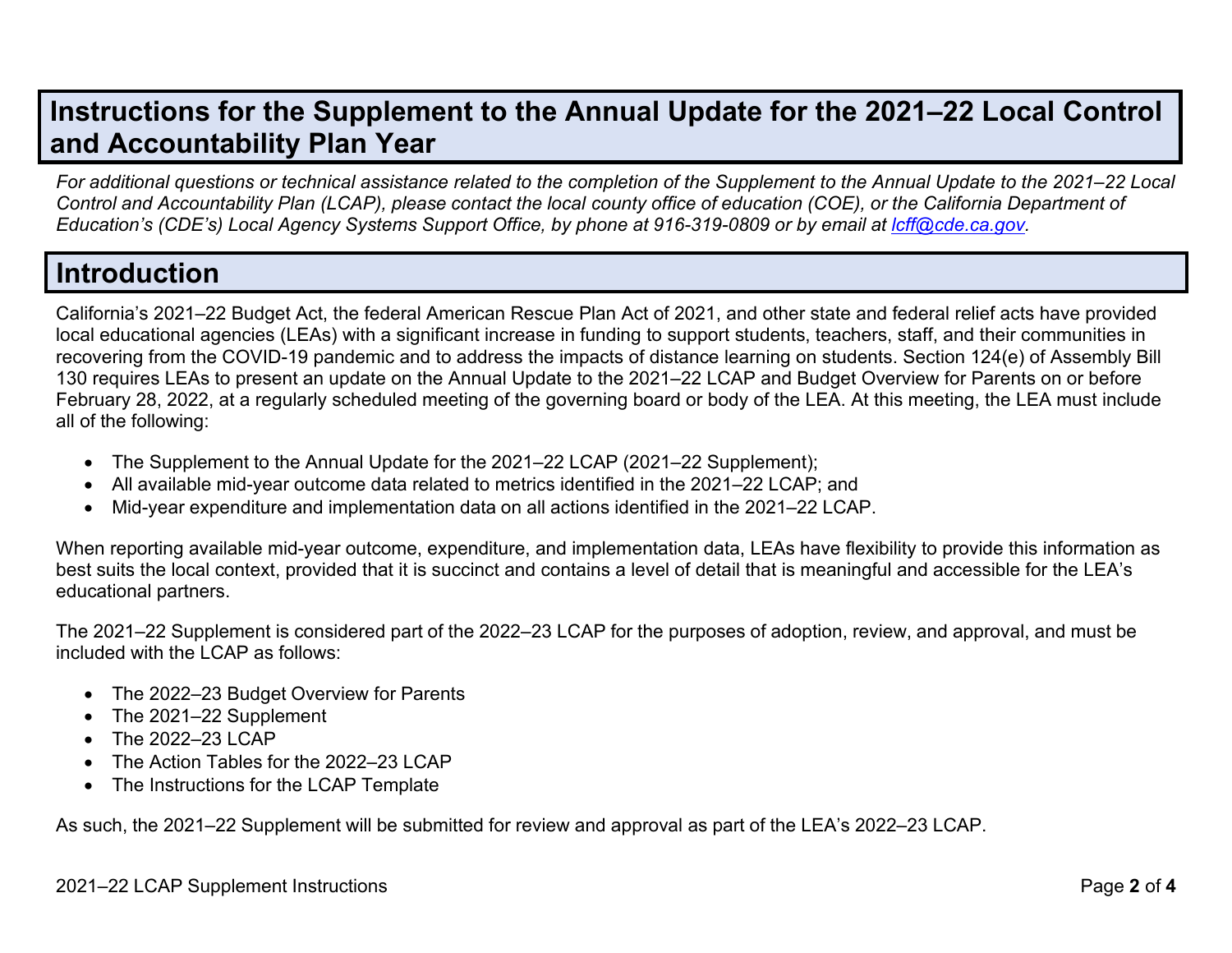### **Instructions**

Respond to the following prompts, as required. In responding to these prompts, LEAs must, to the greatest extent practicable, provide succinct responses that contain a level of detail that will be meaningful and accessible for the LEA's educational partners and the broader public and must, to the greatest extent practicable, use language that is understandable and accessible to parents.

In responding to these prompts, the LEA has flexibility to reference information provided in other planning documents. An LEA that chooses to reference information provided in other planning documents must identify the plan(s) being referenced, where the plan(s) are located (such as a link to a web page), and where in the plan the information being referenced may be found.

**Prompt 1:** "*A description of how and when the LEA engaged, or plans to engage, its* educational partners *on the use of funds provided* through the Budget Act of 2021 that were not included in the 2020–21 Local Control and Accountability Plan (LCAP)."

In general, LEAs have flexibility in deciding what funds are included in the LCAP and to what extent those funds are included. If the LEA received funding through the Budget Act of 2021 that it would have typically included within its LCAP, identify the funds provided in the Budget Act of 2021 that were not included in the LCAP and provide a description of how the LEA has engaged its educational partners on the use of funds. If an LEA included the applicable funds in its adopted 2021–22 LCAP, provide this explanation.

**Prompt 2:** "A description of how LEA used, or plans to use, the concentration grant add-on funding it received to increase the number *of staff who provide direct services to students on school campuses with an enrollment of students who are low-income, English learners, and/or foster youth that is greater than 55 percent.*"

If LEA does not receive a concentration grant or the concentration grant add-on, provide this explanation.

Describe how the LEA is using, or plans to use, the concentration grant add-on funds received consistent with California *Education Code* Section 42238.02, as amended, to increase the number of certificated staff, classified staff, or both, including custodial staff, who provide direct services to students on school campuses with greater than 55 percent unduplicated pupil enrollment, as compared to schools with an enrollment of unduplicated students that is equal to or less than 55 percent.

In the event that the additional concentration grant add-on is not sufficient to increase the number of staff providing direct services to students at a school with an enrollment of unduplicated students that is greater than 55 percent, describe how the LEA is using the funds to retain staff providing direct services to students at a school with an enrollment of unduplicated students that is greater than 55 percent.

**Prompt 3:** "*A description of how and when the LEA engaged its educational partners on the use of one-time federal funds received that* are intended to support recovery from the COVID-19 pandemic and the impacts of distance learning on pupils."

2021–22 LCAP Supplement Instructions Page **3** of **4**